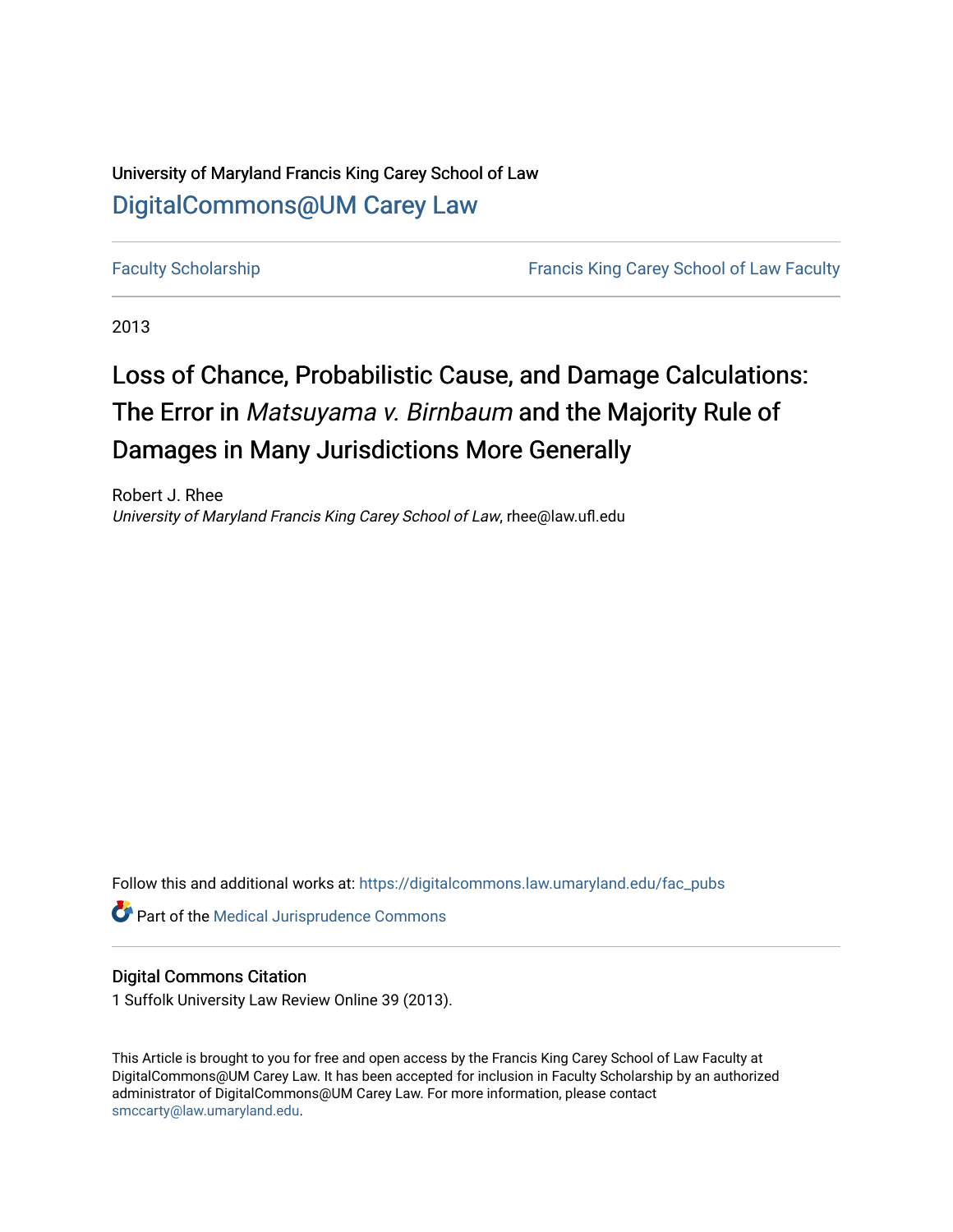# LOSS OF CHANCE, PROBABILISTIC CAUSE, AND DAMAGE CALCULATIONS: THE ERROR IN *MATSUYAMA V. BIRNBAUM* AND THE MAJORITY RULE OF DAMAGES IN MANY JURISDICTIONS MORE GENERALLY

# <span id="page-1-1"></span>Robert J. Rhee †

This short commentary corrects an erroneous understanding of probabilistic causation in the loss-of-chance doctrine and the damage calculation method adopted in *Matsuyama v. Birnbaum*. <sup>1</sup> The Supreme Judicial Court of Massachusetts is not alone. Many other common law courts have made the same error including Indiana, Nevada, New Mexico, Ohio, and Oklahoma.<sup>2</sup> The consistency in the mistake suggests that the error is the majority rule of damages. I demonstrate here that this majority rule is based on an erroneous mathematical reasoning and fallacy of probabilistic logic.

<span id="page-1-0"></span>To be clear, I do not contest the propriety of the loss-of-chance doctrine because the underlying policy sensibly addresses the social problem of medical malpractice inflicted on severely ill patients.<sup>3</sup> Without the doctrine, there would be no such thing as medical malpractice for patients who were more likely to not survive the ailment. I only comment on the conceptual understanding of probabilistic causation and the nature of probability-based damage calculation. The essential error in *Matsuyama* and other courts' decisions is a misconception of the reference class from which probabilistic causation is calculated. This error undervalues damages in certain types of cases where even after the medical malpractice the plaintiff still had some residual chance of survival, though she ultimately died, thus begetting the cause of action.

<sup>†</sup> Marbury Research Professor of Law; Co-Director, Business Law Program, University of Maryland Francis King Carey School of Law. I thank my colleagues Andrew Blair-Stanek and Don Gifford for their helpful comments.

<sup>1</sup> 890 N.E.2d 819 (Mass. 2008).

<sup>2</sup> *See, e.g.,* Cahoon v. Cummings, 734 N.E.2d 535, 540-41 (Ind. 2000); Perez v. Las Vegas Med. Ctr., 805 P.2d 589, 592 (Nev. 1991); Alberts v. Schultz, 975 P.2d 1279, 1282-83 (N.M. 1999); Roberts v. Ohio Permanente Med. Grp., Inc., 668 N.E.2d 480, 484-85 (Ohio 1996); McKellips v. St. Francis Hosp., Inc., 741 P.2d 467, 476-77 (Okla. 1987).

<sup>3</sup> *See* Robert J. Rhee, *The Application of Finance Theory to Increased Risk Harms in Toxic Tort Litigation*, 23 VA. ENVTL. L.J. 111, 146-47 (2004). *See generally* Joseph H. King, Jr., *Causation, Valuation, and Chance in Personal Injury Torts Involving Preexisting Conditions and Future Consequences*, 90 YALE L.J. 1353 (1981). The loss-of-chance doctrine has been adopted by many jurisdictions. *See Matsuyama*, 890 N.E.2d at 828 n.23 (citing jurisdictions that have adopted loss of chance doctrine). Some jurisdictions have rejected the lossof-chance doctrine. *See, e.g.*, Fennell v. S. Md. Hosp. Ctr., Inc., 580 A.2d 206, 215 (Md. 1990); *see also* id. at 209 n.3 (citing jurisdictions that have rejected loss-of-chance doctrine); *Matsuyama*, 890 N.E.2d at 828-29 n.23 (same).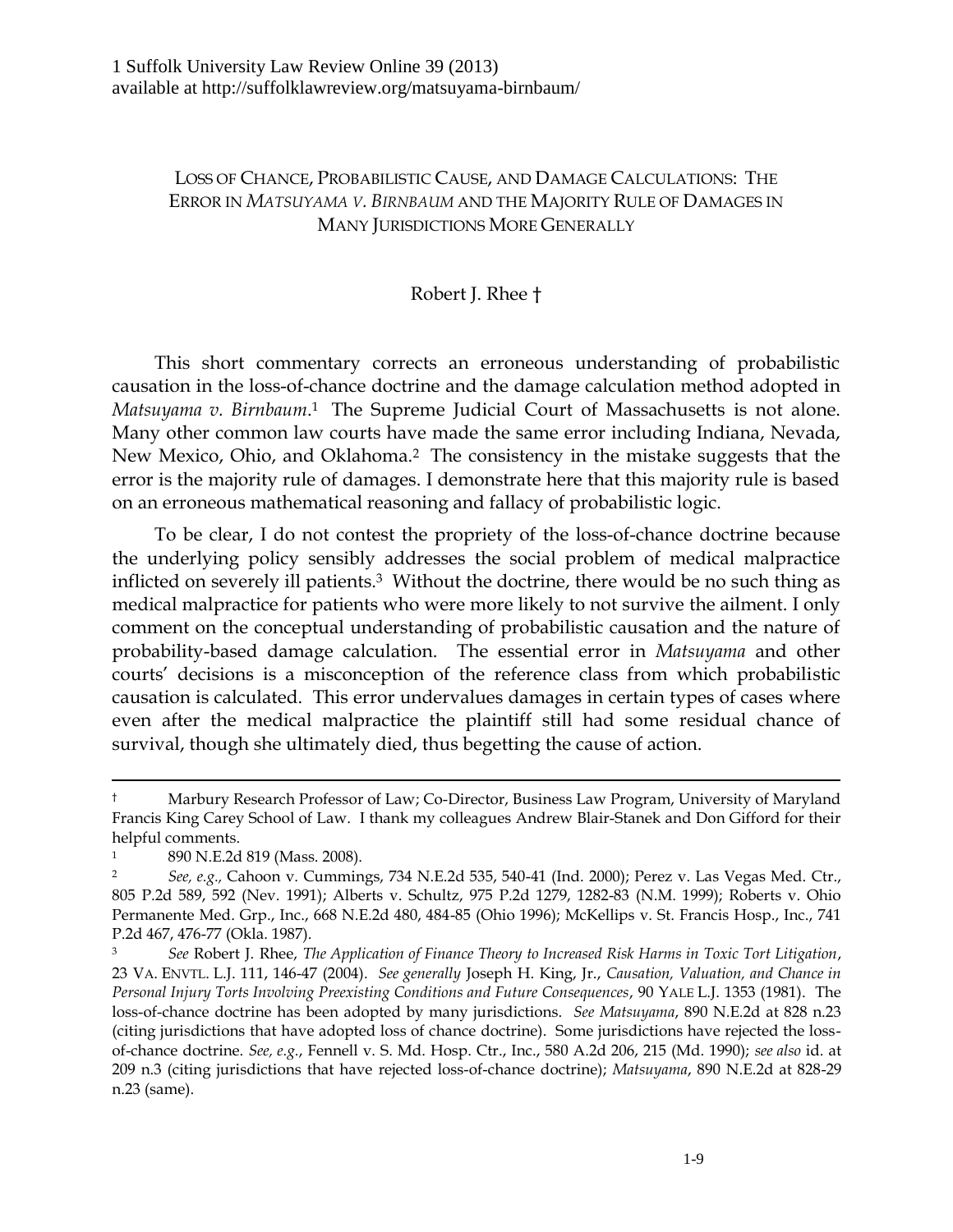#### LOSS-OF-CHANCE DOCTRINE AND DAMAGE CALCULATION

The loss-of-chance doctrine applies in medical malpractice actions in which the plaintiff cannot prove traditional "but for" causation because she was likely to die from her ailment even before the negligence. The doctor's negligence is typically the failure to diagnose the condition or to treat the condition, and as a result the plaintiff suffers a loss of a chance to survive. Under a traditional analysis, as a matter of probability it is more likely than not that the natural ailment killed the plaintiff in each instance, and the doctor would escape liability no matter how egregious the negligence. This situation leads to what scholars have called "recurring misses," when doctors systematically escape liability for negligent treatment in cases involving severely ill patients.<sup>4</sup>

*Matsuyama* presents a typical fact pattern.<sup>5</sup> The plaintiff had cancer at the time he was examined by the defendant. The examination failed to detect the cancer. The jury found that at the time of the initial examination, the plaintiff had only a 37.5% chance of survival.<sup>6</sup> The defendant's negligence destroyed that small chance to survive.<sup>7</sup> As a matter of probability, he would have succumbed to his natural health condition irrespective of the negligence. Of course, if we had three such plaintiffs in exactly the same condition, the odds suggest that negligence would have killed one of them.<sup>8</sup>

Common law courts have adopted the loss-of-chance doctrine to provide plaintiffs a remedy in medical malpractice cases. <sup>9</sup> Loss of chance is an exception to the traditional causation analysis, and provides an alternative theory of liability for medical malpractice. The doctrine recognizes that a plaintiff's loss of probabilistic chance to

 $\overline{a}$ 

<sup>9</sup> The loss-of-chance doctrine extends only to medical malpractice actions. *See Matsuyama*, 890 N.E.2d at 834 ("We emphasize that our decision today is limited to loss of chance in medical malpractice actions.").

<sup>4</sup> *See* Daniel A. Farber, *Recurring Misses*, 19 J. LEGAL STUD. 727, 727-28 (1990); Saul Levmore, *Probabilistic Recoveries, Restitution, and Recurring Wrongs*, 19 J. LEGAL STUD. 691, 705-10 (1990).

<sup>5</sup> *Matsuyama*, 890 N.E.2d at 824-25.

<sup>6</sup> *Id.* at 828.

<sup>7</sup> The plaintiff had a post-negligence chance of survival of 0% to 5%. *Id.* at 845.

<sup>8</sup> The precise probability that at least one of the deaths would have been caused by negligence is: [1 – Probability(No Negligence)] where Probability(No Negligence) =  $0.625 \times 0.625 \times 0.625$ . This means that based on the Law of Multiplication the chances of all three independent events resulting in death from ailments is the product of the probabilities. *See* M.G. BULMER, PRINCIPLES OF STATISTICS 15-22 (1979). The probability that in all three cases the natural ailment would kill the plaintiff is 0.244. Accordingly, the probability of at least one death having resulted from negligence is:  $1 - 0.244 = 75.6\%$ . This simply means that on a repeating basis negligence causes harms even if the individual probability is small because the small chance of a bad thing, if repeated, eventually catches up. This is also the reason why the loss-ofchance doctrine is a sensible rule of law addressing the problem of medical malpractice in cases where patients are severely ill in the first place.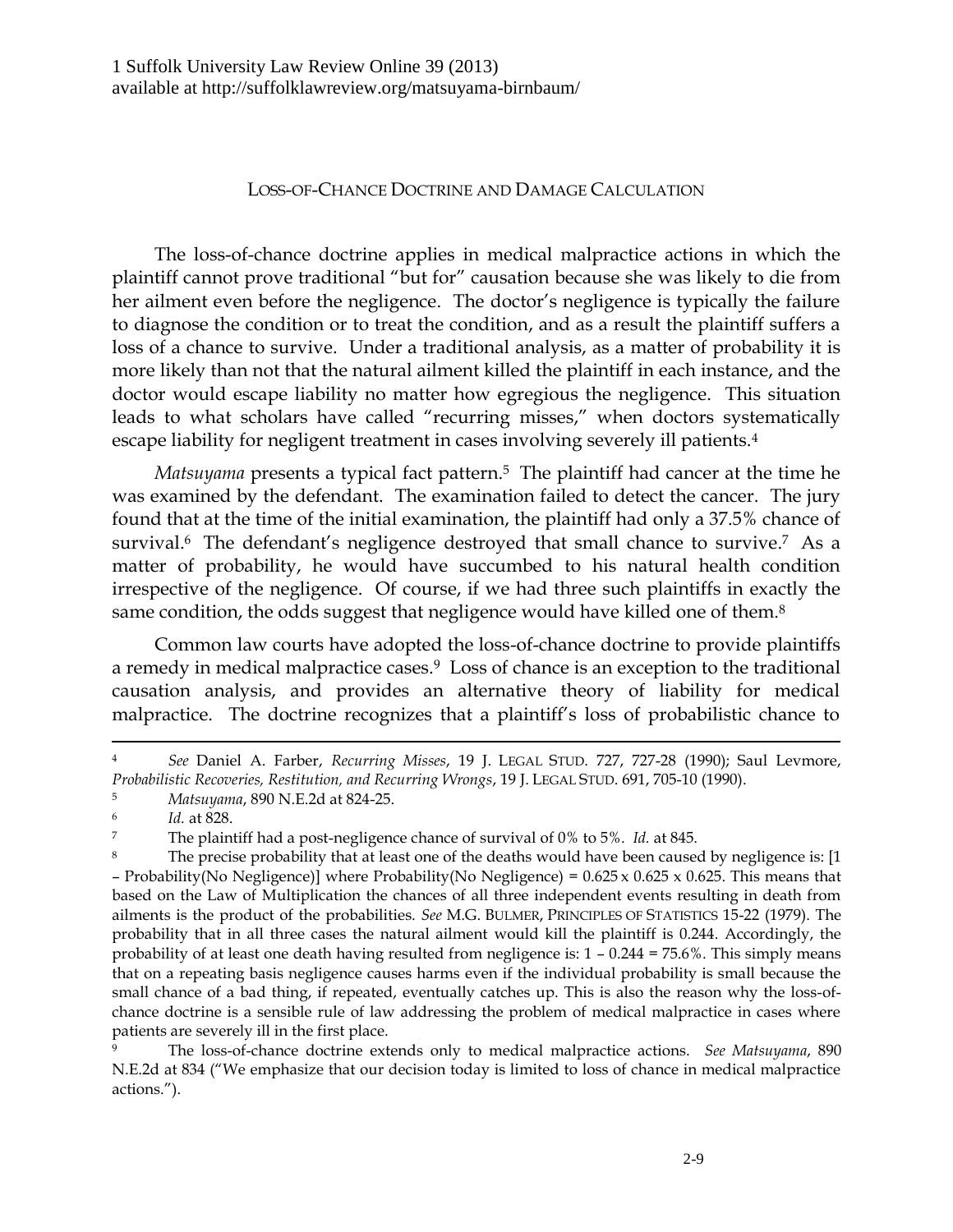survive should be a cognizable injury.<sup>10</sup> Courts provide an award of damages based on this probabilistic loss of chance.

The Supreme Judicial Court of Massachusetts in *Matsuyama* provides a five-step process for calculating damages.11 The jury must find these facts:

- (1) "the full amount of damages allowable for the injury," without any probabilistic offset;
- (2) the probability of survival before the medical malpractice;
- (3) the probability of survival after the medical malpractice;
- (4) the difference in probabilities between steps  $(2)$  and  $(3)$ ; and
- (5) the product of the difference in probabilities (4) and the full amount of damages (1).

We can generalize this rule of law with this formula:

$$
J = D \times (P - R)
$$

where  $J =$  award of damages

 $D = \text{full damages}$ 

*P* = pre-negligence chance of survival

*R* = post-negligence residual chance of survival

The court provides the following numeric example to illustrate the damage calculation: The full value of a wrongful death is \$600,000. The patient had a 45% chance of survival before the medical practice. The patient had a 15% chance of survival after the medical malpractice. Based on the reduction of 30% chance of survival, the court suggests that the damage for loss of chance is: 30% (reduction in chance) x \$600,000 (full loss) = \$180,000 (damages). 12

A number of other courts have adopted the same approach toward damage calculations.<sup>13</sup> For example, in *McKellips v. Saint Francis Hospital, Inc.*, the Supreme Court of Oklahoma gave this example: The full value of a wrongful death is \$500,000.

<sup>10</sup> *See generally* King, *supra* note [3](#page-1-0) (defining loss-of-chance cause of action).

<sup>11</sup> *See Matsuyama*, 890 N.E.2d at 840.

<sup>12</sup> *Id.*

<sup>13</sup> *See supra* note [2](#page-1-1) (listing courts adopting loss-of-chance approach).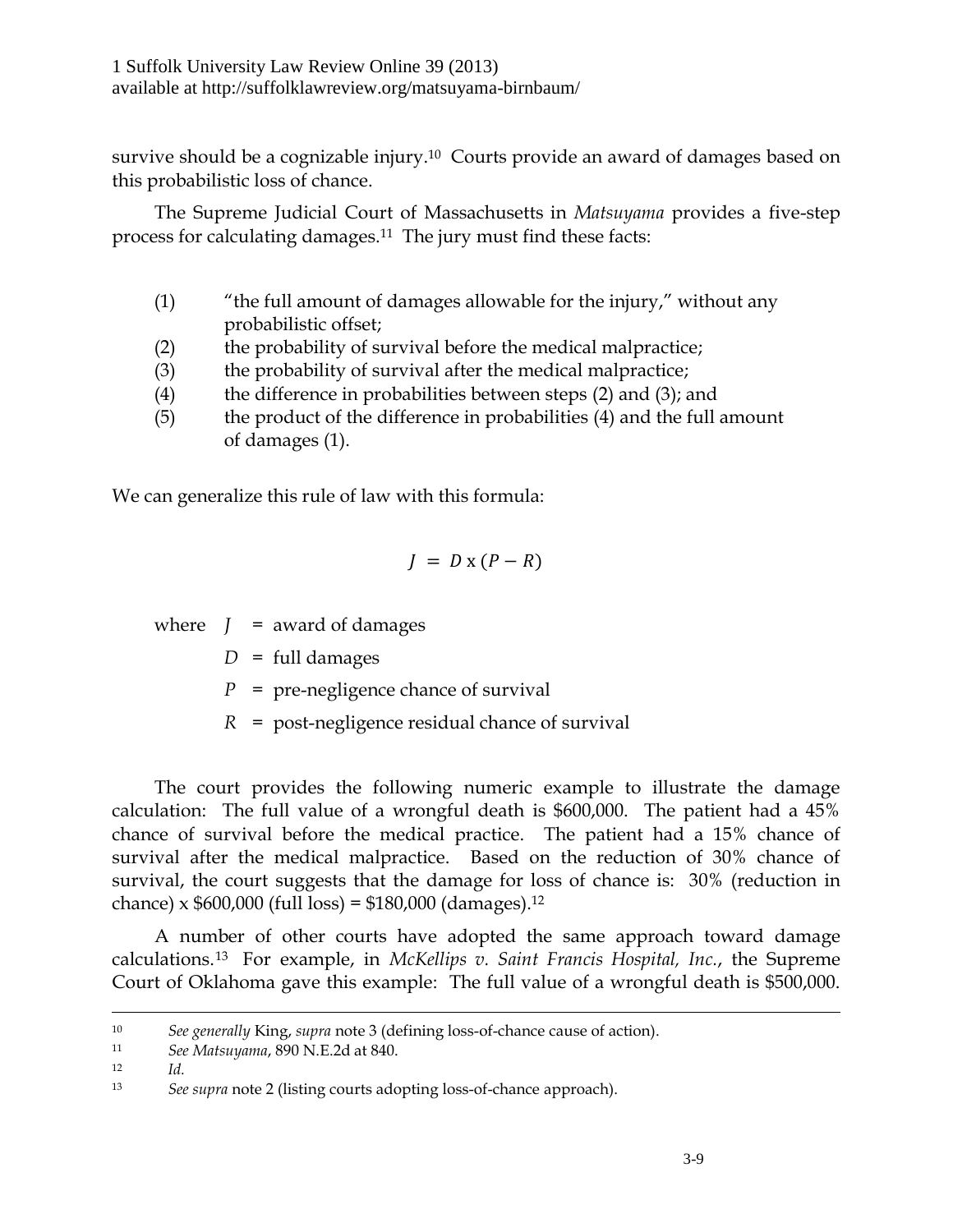The patient had a 40% chance of survival before the medical malpractice. The patient had a 25% chance of survival after the medical malpractice. Based on the 15% reduction of chance of survival, the court suggested that the damage for loss of chance is \$75,000 (= 15% x \$500,000).<sup>14</sup> Indeed, this method in *McKellips* has influenced a number of subsequent decisions, including *Matsuyama*. 15

The above damage calculation method is a common approach taken by courts in conceptualizing causation analysis and damage calculation. This approach is wrong. In fact, for reasons explained below, the damages in the above hypotheticals should be \$211,765 in the *Matsuyama* hypothetical<sup>16</sup> and \$100,000 in the *McKellips* hypothetical.<sup>17</sup>

The *Matsuyama* court and other courts have incorrectly calculated probabilistic causation, and the damage calculations derived therefrom are also wrong. The method of calculation endorsed in these cases is correct only in the special case when the malpractice reduced the chance of survival to zero. If the malpractice still left a residual chance of survival (as seen in the hypotheticals above), then as a matter of mathematics and probability the method of damage calculation adopted by the courts is incorrect.

### THE SPECIAL CASE OF ZERO CHANCE OF SURVIVAL

When medical malpractice reduces a less-than-probable chance of survival to zero chance of survival, the proper damage amount is the reduction in the chance of survival multiplied by the full value of the loss. In these cases, the *Matsuyama* and *McKellips* method produces the correct result. For example, assume the following: (1) full value of loss is \$600,000; (2) the chance of survival before the negligence is 30%; and (3) the chance of survival after the negligence is 0%. The damage calculation is: 30% (reduction in chance) x  $$600,000$  (full loss) =  $$180,000$  (damages).

In calculating the percentage decrease in the probability of survival due to negligence, we first need the reference class (the denominator in the fraction). Logically, the denominator is the number of people who died: The reference class is based on the number of people who died from either the natural ailment condition or the malpractice. This constitutes the 100%—another way to say this is that all deaths are explained as having been caused by a natural condition or by negligence. The numerator is the

<sup>14</sup> McKellips v. Saint Francis Hosp., Inc., 741 P.2d 467, 476-77 (Okla. 1987).

<sup>15</sup> *See* Matsuyama v. Birnbaum, 890 N.W.2d 819, 840 (Mass. 2008) (citing *McKellips*); *see also* Cahoon v. Cummings, 734 N.E.2d 535, 540-41 (Ind. 2000) (same); Perez v. Las Vegas Med. Ctr., 805 P.2d 589, 592 (Nev. 1991) (same); Alberts v. Schultz, 975 P.2d 1279, 1287 (N.M. 1999); Roberts v. Ohio Permanente Med. Grp., Inc., 668 N.E.2d 480, 484-85 (Ohio 1996) (same).

<sup>&</sup>lt;sup>16</sup> This value is calculated as:  $$211,765 = (30\% \div 85\%) \times $600,000$ .

<sup>&</sup>lt;sup>17</sup> This value is calculated as:  $$100,000 = (15\% \div 75\%) \times $500,000$ .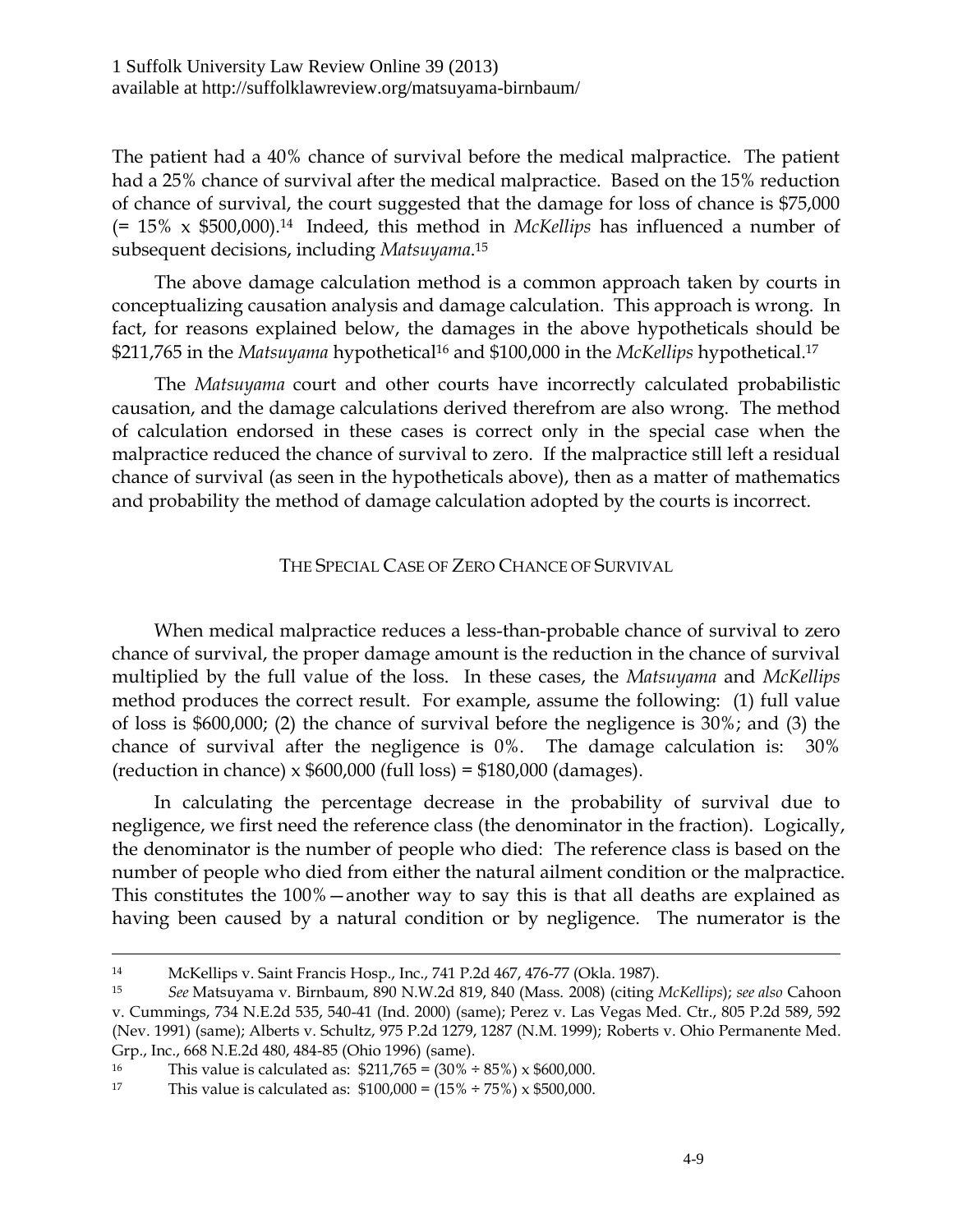1 Suffolk University Law Review Online 39 (2013) available at http://suffolklawreview.org/matsuyama-birnbaum/

number of people who died from the negligence, and this fraction calculates the damages based on probabilistic causation.

An easier way to think about this situation in probabilistic terms is to imagine 100 people in the identical position. Irrespective of any negligence, how many of these people would have died naturally from the ailment? Seventy people. How many died from the malpractice? Thirty people. What is the probabilistic causation attributable to the negligent doctor? The answer must be 30%, calculated as 30/100. Thus, the damage calculation based on \$600,000 full value must be \$180,000 (=  $30\% \times $600,000$ ).

We can generalize the special case where the negligence reduces the prenegligence chance of survival to zero (death is certain after the negligence) as the following.

$$
J = D \times P
$$

where  $J =$  award of damages

 $\overline{a}$ 

 $D = \text{full damages}$ 

*P* = pre-negligence chance of survival

This method is seen in *Matsuyama* and other cases. In *Matsuyama*, the damage calculation formula was:  $J = D x (P - R)$ , but since  $R = 0$  in the special case, the formula reduces to:  $J = D x P$ . This method applies only when there is no residual chance of survival. Otherwise, the application of this method is an error as a matter of probability analysis.

#### THE NORMAL CASE OF RESIDUAL CHANCE OF SURVIVAL

When malpractice reduces a less-than-probable chance of survival but there still remains a residual chance of survival after the negligence,<sup>18</sup> the proper damage amount *cannot* be the product of the reduction in the chance of survival and the full value of the loss. For example, assume the exact hypothetical provided in *Matsuyama*: (1) full value of loss is \$600,000; (2) the chance of survival before the negligence is 45%; and (3) the

<sup>18</sup> *See, e.g.*, Herskovits v. Grp. Health Coop. of Puget Sound, 664 P.2d 474, 475 (Wash. 1983) (en banc) (negligence reduced chance of survival from 39% to 25%, and plaintiff subsequently died). I call this the "normal" case because my intuition is that most patients still have some residual chance of survival even after the negligence.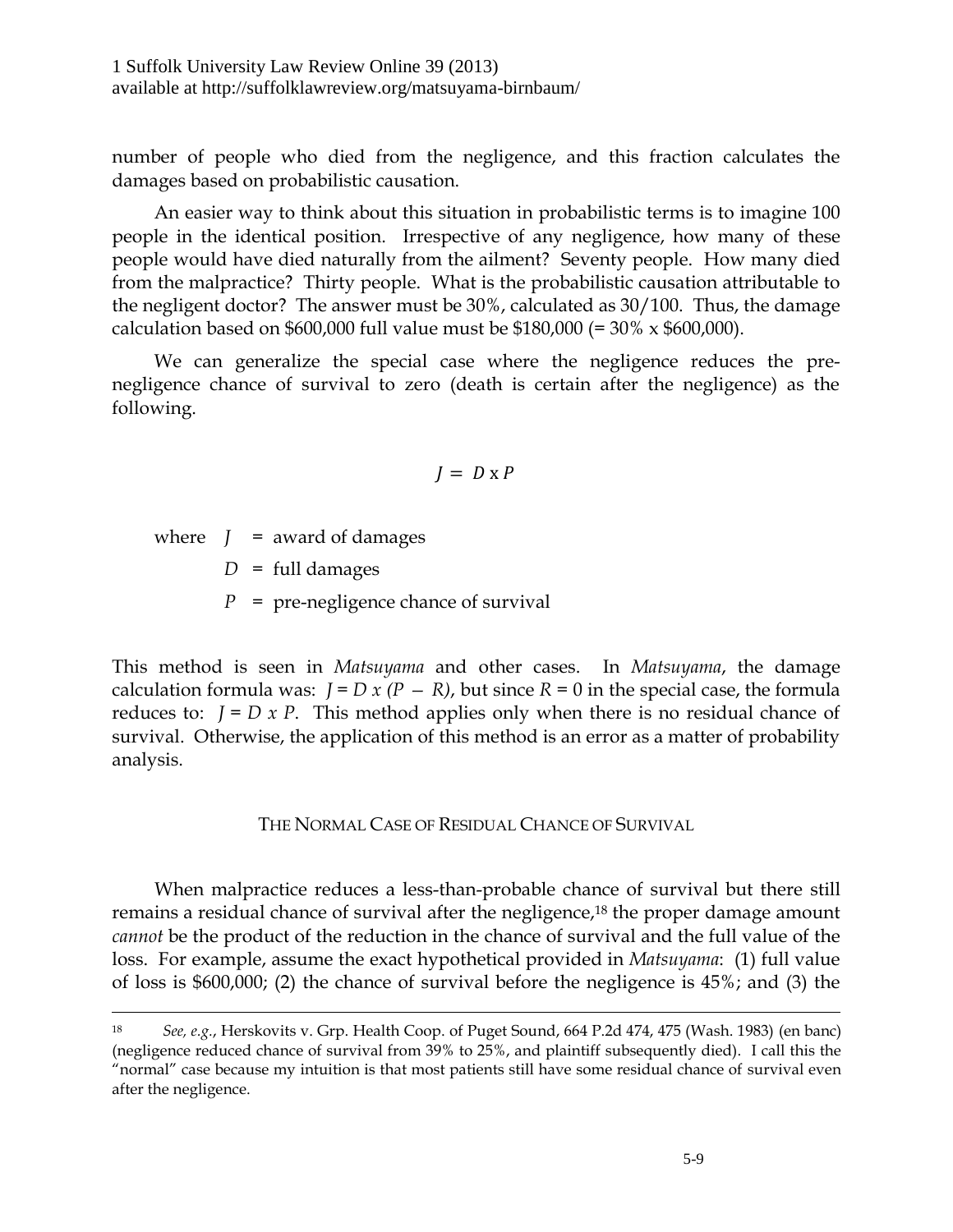chance of survival after the negligence is 15%, which is the residual chance of survival after the negligence. The damage cannot be \$180,000 (= 30% x \$600,000) as *Matsuyama* suggests.

To see why, again imagine 100 people in the plaintiff's exact situation. How many of these people would have died naturally from the ailment? Fifty-five people, because the plaintiff had a 45% chance of survival before the malpractice. How many would have died from the malpractice? Thirty people, because the doctor reduced the chance of survival from 45% to 15%. How many people would have survived despite the negligence? Fifteen people, because there is still a 15% residual chance of survival after the negligence. Because these 15 people would have survived the natural ailment *and* the malpractice, they would have no injury and thus no legal claim. How many people would have died in total? Eighty-five people.

The reference class from which probability is calculated must be all injured people, which is 85 people and *not* 100 people. Of these unfortunate 85 people, 55 died from the natural ailment, and 30 died from the malpractice.

What, then, is the probabilistic causation attributable to the negligent doctor? The answer clearly cannot be 30%. The probabilistic causation attributable to the doctor's negligence must be: 30/85 = 35.3%. Thus, the damage calculation must be: 35.3% (reduction in chance) x  $$600,000$  (full loss) =  $$211,765$  (damages). The error in the hypothetical resulted in an undervaluation of damages of \$31,765.

The *Matsuyama* decision confirms its error in discussing the specific facts of the case. The plaintiff had a pre-negligence chance of survival of 37.5% and \$875,000 full value of damages.<sup>19</sup> The plaintiff had a 0% to 5% post-negligence chance of survival.<sup>20</sup> The court suggested that the actual post-negligence chance of survival was an important fact that the trial court should have considered, which is correct as a general application of the rule, but the court used an incorrect statistical reasoning to explain why the datum is important. The court opined that a 5% residual chance of survival would cause a 32.5% loss of chance, rather than 37.5%, decreasing damages from \$328,125 (= 37.5% x \$875,000) to \$284,375 (= 32.5% x \$875,000).<sup>21</sup> As explained above, this is the wrong analysis of the plaintiff's actual damages. If there is a finding that the plaintiff had a 5% residual chance of survival, the probabilistic causation attributable to the defendant's negligence would be:  $32.5\% \div 95\% = 34.2\%$ . Thus, the damages are:  $34.2\% \times $875,000 = $299,342.$ 

The error in *Matsuyama* produces only a small difference between the erroneous damages and correct damages because the residual chance was so small. In other cases

<sup>19</sup> *Matsuyama,* 890 N.E.2d at 827-28.

<sup>20</sup> *Id.* at 845.

<sup>21</sup> *Id. at* 845 n.55.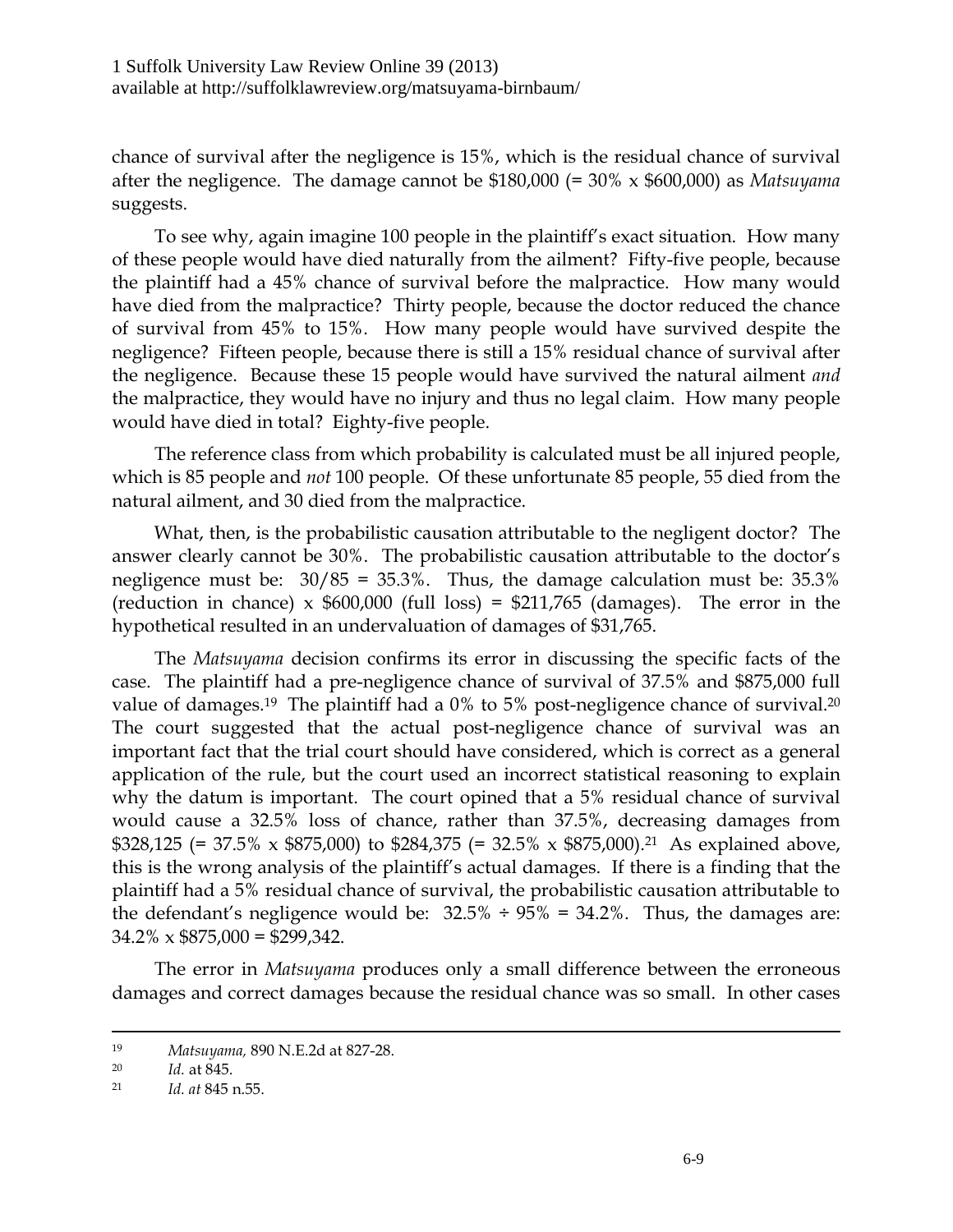where the residual chance is large, the difference in damage amounts can be large. Consider this hypothetical: The plaintiff's pre-negligence chance of survival was 50%, and full damages are \$600,000. The defendant's negligence reduces the chance of survival to only 10%. The damages are \$266,667 (=  $40\% \div 90\%$  x \$600,000). However, if the defendant's negligence reduces the chance of survival to only 40%, the damages are  $$100,000 (= 10\% \div 60\% \times $600,000)$ . Thus, the residual chance of survival — which is an indicator of how badly the negligence took away the chance of survival—matters greatly in the damage calculation.<sup>22</sup>

We can generalize the rule of law for damage calculation when there is a postnegligence residual chance of survival.

$$
J = D \ge \frac{P - R}{1 - R}
$$

where  $J =$  award of damages

 $\overline{a}$ 

 $D = \text{full damages}$ 

*P* = pre-negligence chance of survival

*R* = post-negligence residual chance of survival

This formulation takes into account the fact that a percentage of patients survive both the ailment and the negligence, and as a result they are not injured and cannot be plaintiffs. These people must be excluded from the calculation of probabilistic causation.

Note also that the above formula produces the same outcome as the formula used in the special case where there is no residual chance of survival (recall that the formula in the special case is,  $J = D \times P$ ). If  $R = 0$ , then the following must be true:

<sup>&</sup>lt;sup>22</sup> My colleague Andrew Blair-Stanek provided this additional analysis in a conversation. Suppose a doctor misdiagnoses 100 identical patients: each patient had a life worth \$1 million, a 50% chance of survival without the malpractice, and a residual post-negligence 15% chance of survival. The doctor causes 35 unnecessary deaths due to negligence. The formula used by courts should result in the doctor paying a total of \$35 million, which is the harm to society. The *Matsuyama* formula results in each dead patient getting  $$1m \times (50\% - 15\%) = $350,000$ . Because there are 85 dead patients, the doctor pays only 85  $x$  \$350,000 = \$29.75 million in total damages, instead of the \$35 million. Under the correct formula, each patient gets:  $$1m \times (50\% - 15\%) \div (100\% - 15\%) = $411,764$ . If we multiply this amount by the 85 dead patients who can sue, it is \$35 million, which is the amount of damage the doctor caused to society.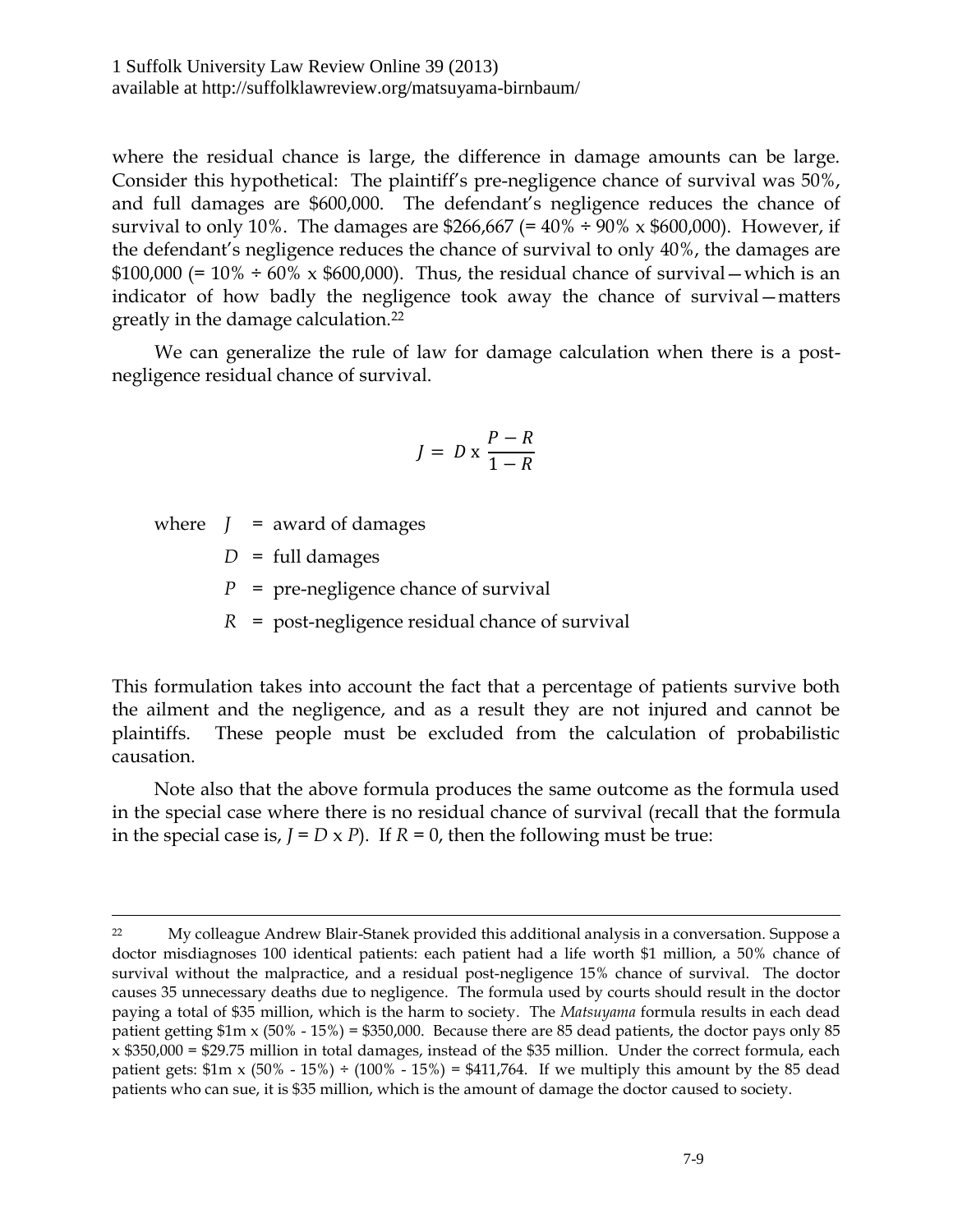$$
D \times P = D \times \frac{P - R}{1 - R}
$$

Thus, my corrected formula should be the general rule of law applicable to both the special and normal cases.

Lastly, I note that my formula requires no more additional factfinding or exceptional application of mathematical analysis by juries. The math is basic arithmetic of elementary school, and in any loss of chance case juries are still required to find the pre- and post-negligence chance of survival: the variables are still only *D*, *P* and *R*. As a matter of judicial administration, the only adjustment required is the application of a correctly stated and conceived formula to calculate probabilistic causation and damages.

#### CONCLUDING THOUGHTS

If courts adopt the loss-of-chance doctrine, and many do, they must award damages based on the probabilistic causal contribution of the defendant's negligence to the plaintiff's death. Indeed, courts embrace this concept of probabilistic causation and damages.<sup>23</sup> How, then, did the courts err in the analysis? The error in the mathematical logic arises from the choice of perspective on uncertainty. Courts have conceptualized probabilistic causation from an ex ante perspective when in theory they should consider probabilities from an ex post perspective.<sup>24</sup>

An ex ante perspective views the probability of an uncertain *future* event, through the concept of expected value. Expected value is the chance of something occurring in the future given various potential outcomes. Probabilities are assigned to the various outcomes. Mathematically, the calculation is simply the sum of the products of probabilities and outcomes:  $E(x) = P_1 X_1 + P_2 X_2 + \ldots + P_n X_n$  where  $P_i$  is the probability given an outcome *Xi*.

The logic of *Matsuyama* and other cases is apparent. If we consider the potential future outcomes of a medical malpractice and calculate an expected value, that calculation would be:  $E(x) = P_1 0 + P_2 0 + P_3 D$  where  $P_1$  is the probability of survival,  $P_2$ 

<sup>23</sup> *See id.* at 839 ("The formula aims to ensure that a defendant is liable in damages only for the monetary value of the *portion* of the decedent's prospects that the defendant's negligence destroyed."); *see also* Cahoon v. Cummings, 734 N.E.2d 535, 541 (Ind. 2000) (holding damage calculation should not hold doctors liable beyond their own negligence); King, *supra* note [3](#page-1-0), at 1382 ("A better method of valuation would measure a compensable chance as the percentage probability by which the defendant's tortious conduct diminished the likelihood of achieving some more favorable outcome.").

<sup>24</sup> *Cf*. Chris Guthrie et al., *Inside the Judicial Mind*, 86 CORNELL L. REV. 777, 784 (2001) (suggesting judges subject to heuristics and biases that result in incorrect legal decisions).